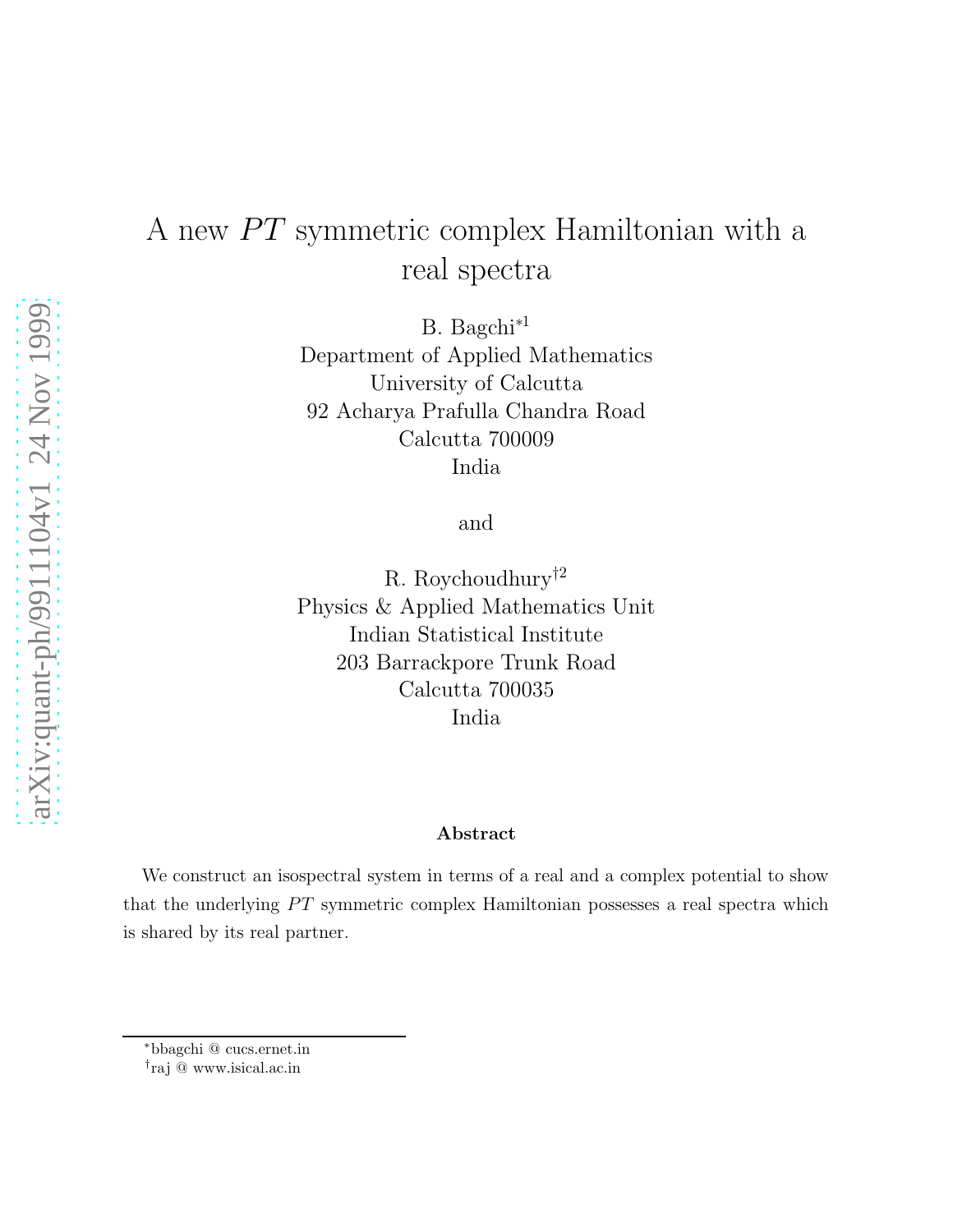Complex potentials have found a wide usage [1] in the literature especially in connection with scattering problems. Recently it has been emphasized [2] that by enforcing a  $PT$ symmetry, one can obtain new classes of complex Hamiltonian which exhibit a real spectra of energy eigenvalues. The purpose of this letter is to bring to light a new complex Hamiltonian which is  $PT$  symmetric and possess a real energy spectra.

Consider potentials of the form  $V^{(1),(2)} = U^2 \pm U'$  where U is complex function of x and a dash denotes a derivative with respect to x. Let us express U explicitly as  $a(x) + ib(x)$ , where  $a(x)$  and  $b(x)$  are certain real, continuously differentiable functions in R. We have ,

$$
V^{(1),(2)} = (a^2 - b^2 \pm a') + i(2ab \pm b')
$$
 (1)

In the following we investigate the possibility when one of the potentials defined by (1) is real but the other is complex. To this end we choose, for the sake of concreteness,  $V^{(2)}$ to be real thus resticting the function a to be given by

$$
a = \frac{1}{2} \frac{b'}{b} \tag{2}
$$

The consrtaint (2) gives for  $V^{(1)}$  and  $V^{(2)}$  the forms

$$
V^{(1)} = (a^2 - b^2 + a') + 2ib'
$$
\n(3a)

$$
V^{(2)} = (a^2 - b^2 - a') \tag{3b}
$$

Notice that  $V^{(1)} = V^{(2)} + 2U'$  which seems to hint at a supersymmetric connection between  $V^{(1)}$  and  $V^{(2)}$ ; however, it should be borne in mind that the Hamiltonians for  $V^{(1)}$  and  $V^{(2)}$  cannot be made simultaneously hermitian.

Our task now is to demonstrate by appropriately choosing the functions  $a$  and  $b$  that the Hamiltonians  $H^{(1),(2)} = -\frac{d^2}{dx^2} + V^{(1),(2)}$  yield a common real spectra thus forming an isospectral system. We propose the following example

$$
a = -\frac{\mu}{2} \tanh \mu x, \quad b = \lambda \sech \mu x \tag{4}
$$

where  $\mu$  and  $\lambda$  are non-zero real parameters with  $\mu \neq \lambda$ . Note that the above representations of the functions  $a$  and  $b$  are consistent with the requirement  $(2)$ .

Substitution of (4) in (3) gives for  $V^{(1)}$  and  $V^{(2)}$  the expressions

$$
V^{(1)} = \frac{\mu^2}{4} - \mu^2 \left[ \bar{\lambda} (\bar{\lambda} - 1) + 1 \right] \ sech^2 \mu x - 2i\lambda \mu \ sech \mu x \ tanh \mu x \tag{5}
$$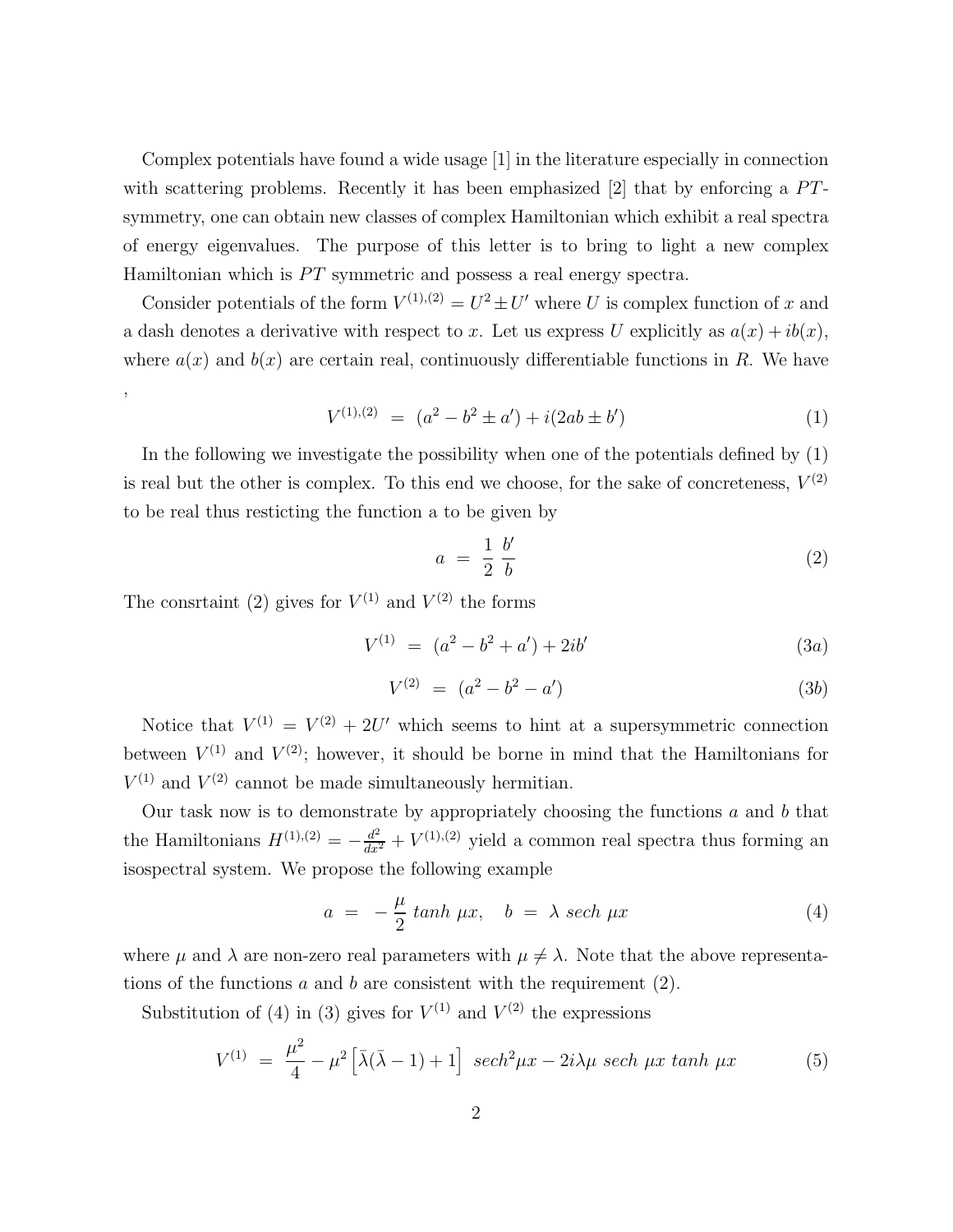$$
V^{(2)} = \frac{\mu^2}{4} - \mu^2 \bar{\lambda} (\bar{\lambda} - 1) \ sech^2 \mu x \tag{5b}
$$

where  $\bar{\lambda}(\bar{\lambda}-1) = \frac{\lambda^2}{\mu^2} - \frac{1}{4}$  $\frac{1}{4}$ .

It is well known [3] that the non-zero energy levels for  $V^{(2)}$  are given by

$$
E_n^{(2)} = \frac{\mu^2}{4} - (\bar{\lambda} - 1 - n)^2 \mu^2, \ n < \bar{\lambda} - 1 \tag{6}
$$

with  $n = 0, 1, \dots$ . The associated eigenfunctions for the even and odd states are

$$
\psi_{even}^{(2)}(x) = \cosh^{\bar{\lambda}} \mu x \, {}_{2}F_{1}\left[\frac{1}{2}(\bar{\lambda}-1), \frac{1}{2}(\bar{\lambda}+1), \frac{1}{2} - \sinh^{2} \mu x\right] \tag{7}
$$

$$
\psi_{odd}^{(2)}(x) \ = \ \cosh^{\bar{\lambda}} \mu x \ \sinh \ \mu x \ _2F_1\left(\frac{\bar{\lambda}}{2}, \ \frac{\bar{\lambda}}{2} + 1, \frac{3}{2}, -\sinh^2 \mu x\right) \tag{8}
$$

The main point of this note is to expose the fact that the complex Hamiltonian  $H^{(1)}$ ,in addition to the zero-energy level, mimicks the discrete real spectra (7) for a class of complex eigenfunctions. We illustrate this by considering the case  $\frac{\lambda}{\mu} = -\frac{5}{2}$  $rac{5}{2}$  for which  $\bar{\lambda} = 3$ . The relevant values of *n* then are 0 and 1, none of which, however, correspond to the zero-energy state for either  $V^{(1)}$  or  $V^{(2)}$ . In Table 1 we furnish our results which have been obtained exploiting the interwining relations  $\psi_{(n=0,1)}^{(1)} = \left(\frac{d}{dx} + U\right) \psi_{(n=0,1)}^{(2)}$ . It is obvious from there that not only the energy eigenvalues for  $V^{(1)}$  are real and match these of  $V^{(2)}$  for  $n = 0$  and 1 respectivly, but also that the corresponding eigenfunctions for both  $V^{(1)}$  and  $V^{(2)}$  have controllable asymptotic behaviour.

Further it is clear that the complex potential  $V^{(1)}$  has a normalizable zero-energy state with the wave-function

$$
\psi_0^{(1)} \alpha \sqrt{\text{sech } \mu x} \ e^{2i\frac{\lambda}{\mu} \tan^{-1}(e^{\mu x})} \tag{9}
$$

This is indeed a nice result considering the fact that the imaginary part of  $V^{(1)}$  only contributes a phase factor in  $\psi_0^{(1)}$  $_{0}^{(1)}$ .

To conclude, we have found a new  $PT$  symmetric complex potential whose energy levels are negative semi-definite and, excluding the zero-energy state, coinside with those of a known sech<sup>2</sup>-potential. Results for different values of  $\bar{\lambda}$  and other choices of a and b will be communicated in a future detailed publication.